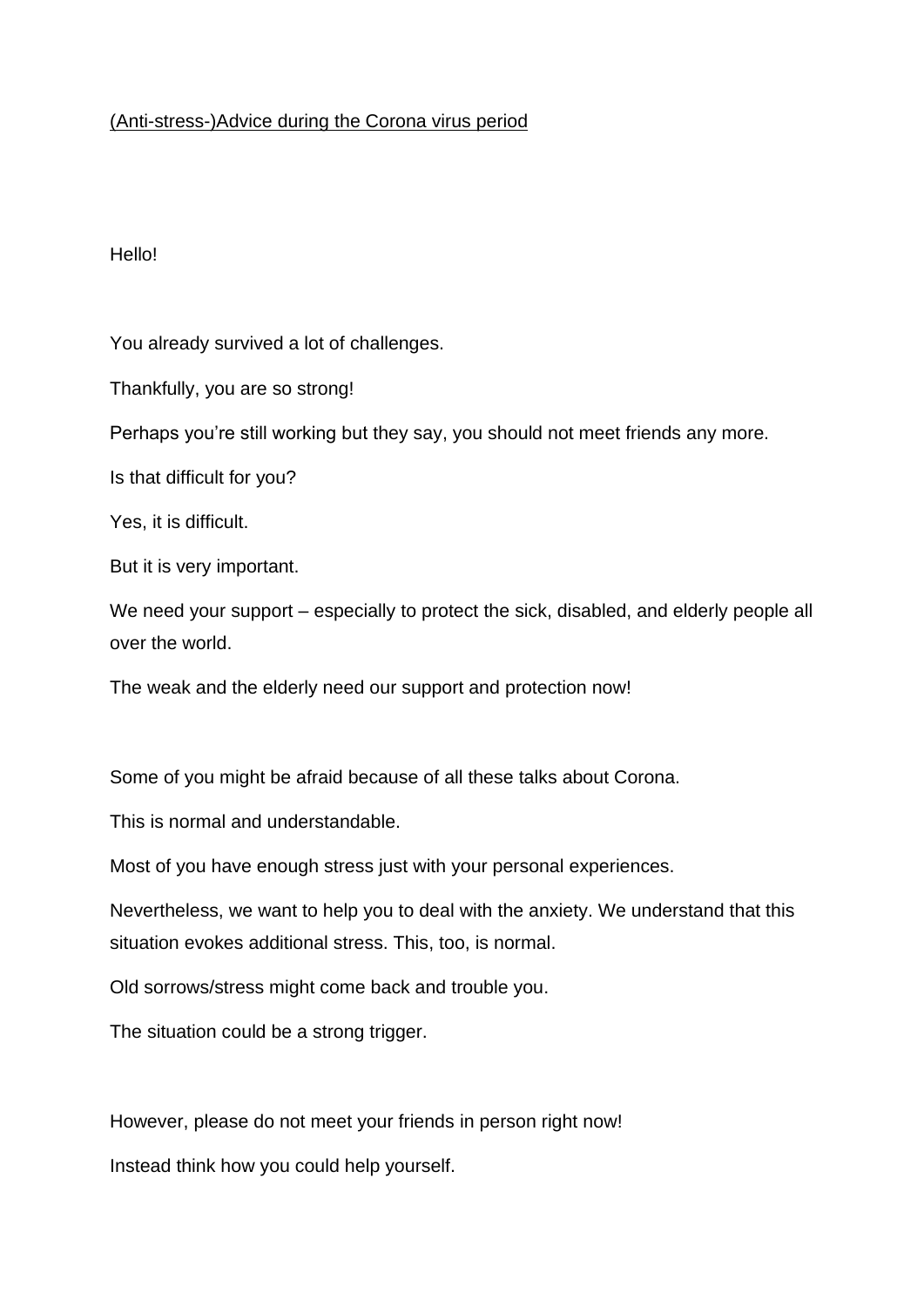You already know what is good for you: e.g. barbell training, push-ups, writing, art or music.

Note: Currently, it is about to protect others who are ill with pre-existing diseases for a long time and the elderly.

This means: We want to slow down the infection chain.

If we don't meet people, Corona cannot be transmitted so fast to many people.

If we stop our contacts to other people, we also stop the spread of the virus.

I guess, for you and for me, this disease would not do any harm.

It would not be so bad because you are young.

But we have to ensure, that the virus cannot spread so quickly

This is why the Government is reacting now.

They create new temporary laws.

The good thing is, that you can support the positive action that is being taken.

Every person is important now.

You can help.

And the following things can help you to cope with the new stress and the new situation:

- To cope with anxiety, it is helpful to take positive action (wash your hands, keep distance to other people, cough in the arm bend and not in the hand).
- Have a rest. Try to sleep well or when you have sleeping problems, get some rest. This helps your body to stay strong.
- Healthy food (you have enough time for cooking these days!).
- Exercise inside your home (e.g. with Fitness Videos on Youtube).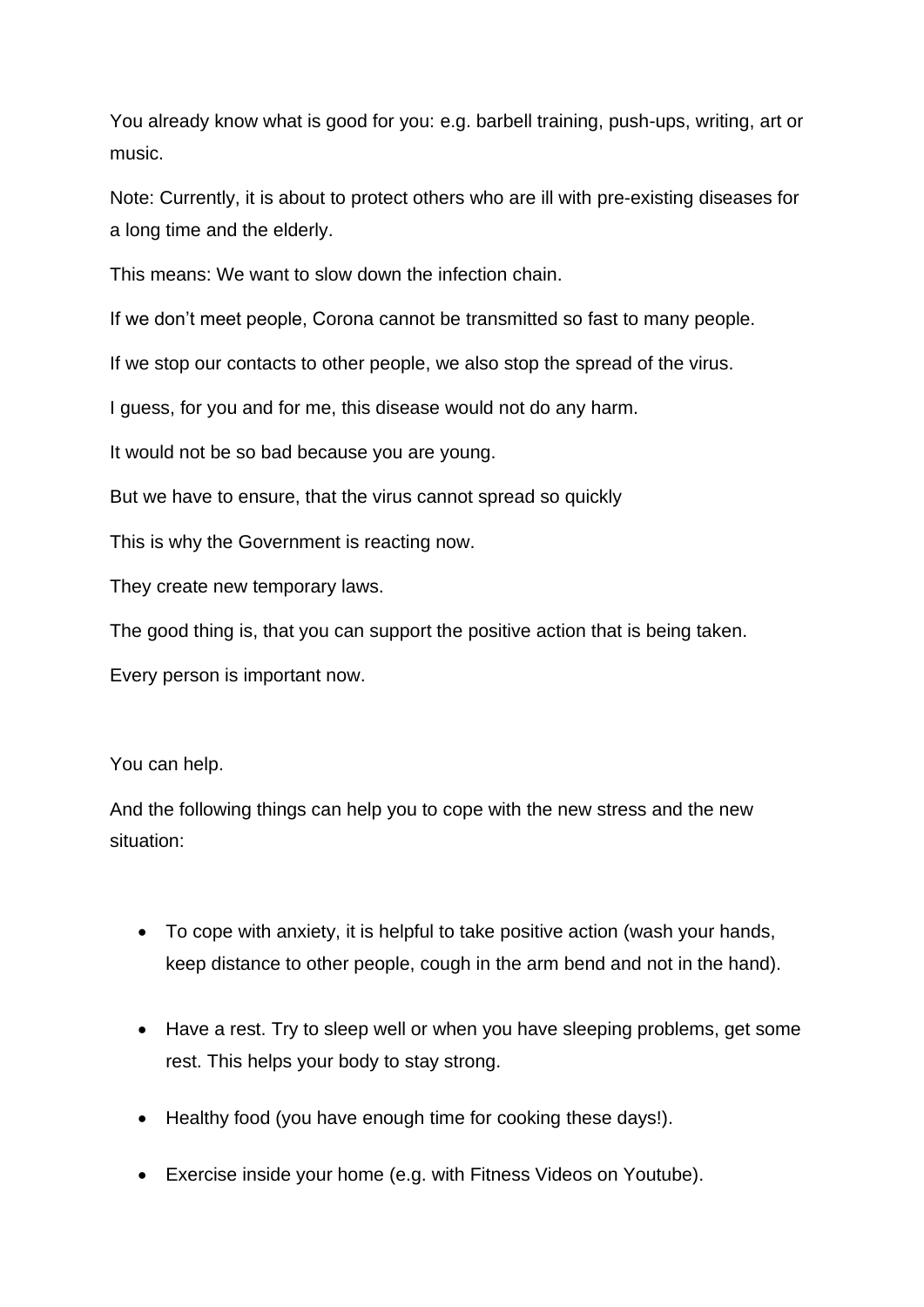- Try to keep track of your daily routine. You could organize your day, e.g., getting up, making breakfast, then doing sports inside. Afterwards having lunch and maybe studying, watching a movie and having dinner.
- Study (at home). You could repeat some language lections, maths, or read a book. You can find a lot of exercises online.
- You also do need to stay in touch with other people. But please, use the telephone, WhatsApp or video-calls. Talk to at least one person a day.
- Watch news/newspaper/videos concerning Corona not more than 30 minutes a day.
- Do things that helped you in the past to manage stress (call friends, draw, watch a movie, relaxation exercise, skills,…).
- Say to yourself: An increase in anxiety and stress is to some extent normal these days. You are not mad or insane. You are already managing everyday stress due to your past. New situations are perhaps stressful for you.
- Try to get comfortable with this new situation. Perhaps you can find something positive in it. You can imagine that this is an adventure; or that it's a challenge. Maybe it is the chance to develop more respect for the weak and elderly people, and to be nice and kind to each other.
- Praying or meditation (if you like this).
- You can say to yourself: We are much more resilient and stronger than we believe. Even if we will be sick, we will most probably survive this. It's the imagination of it that frightens us more than the reality. People underestimate their resilience and strength. We can take responsibility for us and for others.
- You could create WhatsApp-Groups with your friends. Maybe you find a way to have fun and to be creative together there.
- Please do not invite others or visit other people. Now, just stay at home or exercise outside by yourself.